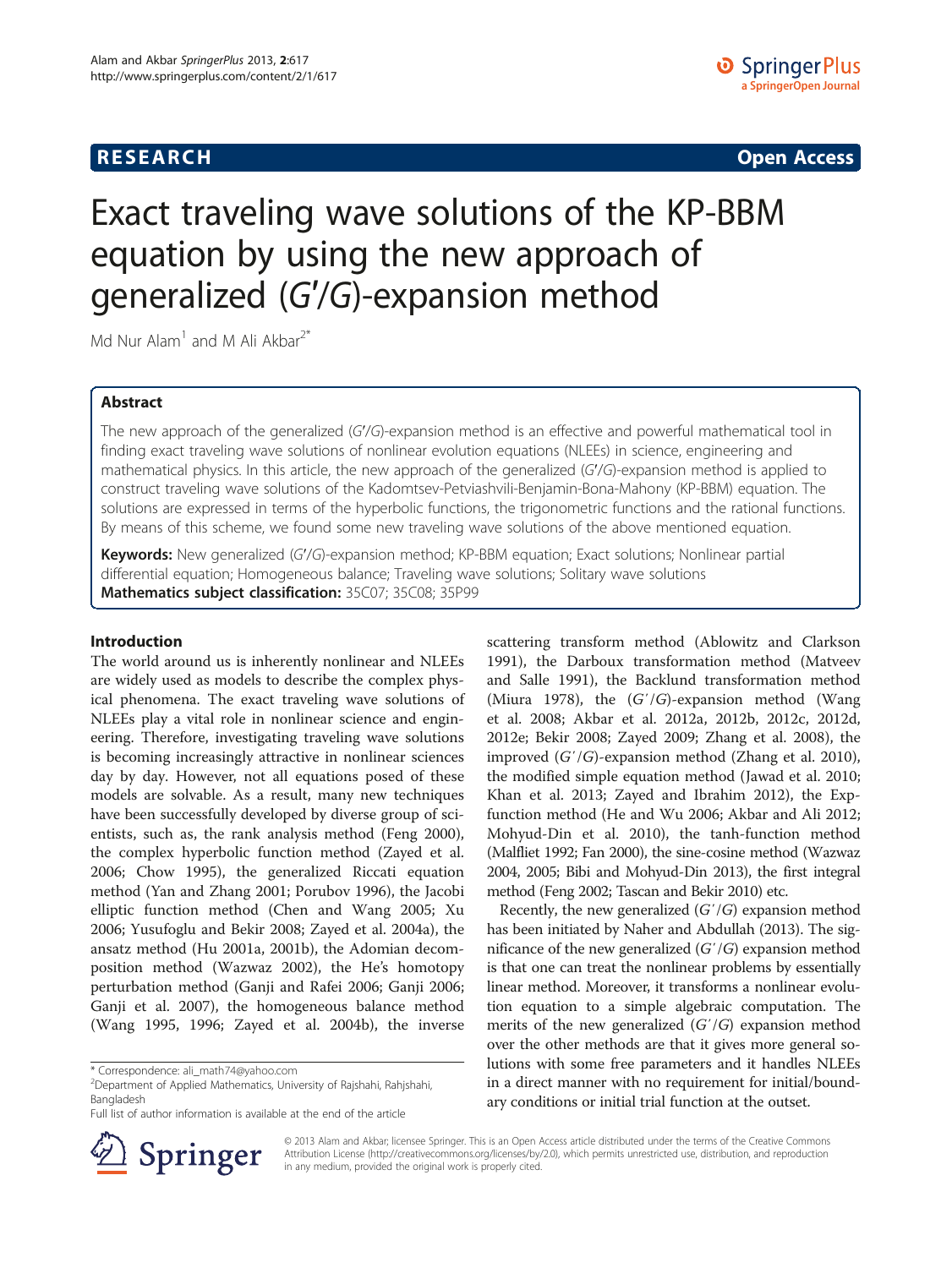<span id="page-1-0"></span>Our aim in this paper is to present an application of the new generalized  $(G'/G)$  expansion method to solve the KP-BBM equation by using this method for the first time.

The rest of the paper is organized as follows: In Section "Description of the new generalized (G′/G)-expansion method", we give the description of the method. In Section "[Application of the method](#page-2-0)", we exert this method to the KP-BBM equation. In Section "[Discus](#page-4-0)[sions](#page-4-0)", Discussions are presented. Conclusions are given in Section "[Conclusion](#page-5-0)".

# Description of the new generalized (G′/G)-expansion method

Let us consider a general nonlinear PDE in the form

$$
P(u, u_x, u_t, u_{xx}, u_{xt}, u_{tt}, \cdots), \qquad (1)
$$

where  $u = u(x, t)$  is an unknown function, P is a polynomial in  $u(x, t)$  and its derivatives wherein the highest order derivatives and nonlinear terms are involved and the subscripts are used for the partial derivatives.

## Step 1

We combine the real variables  $x$  and  $t$  by a compound variable ξ:

$$
u(x,t) = u(\xi), \quad \xi = x \pm Vt,
$$
\n(2)

where  $V$  is the speed of the traveling wave. The traveling wave transformation (2) converts Eq. (1) into an ordinary differential equation (ODE) for  $u = u(\xi)$ :

$$
Q(u, u^{'}, u^{''}, u^{'''}, \cdots) = 0,
$$
\n(3)

where  $Q$  is a polynomial of u and its derivatives and the superscripts indicate the ordinary derivatives with respect to  $\zeta$ .

#### Step 2

According to possibility Eq. (3) can be integrated term by term one or more times, yields constant(s) of integration. The integral constant may be zero, for simplicity.

## Step 3

Suppose the traveling wave solution of Eq. (3) can be expressed as follows:

$$
u(\xi) = \sum_{i=0}^{N} a_i (d+H)^i + \sum_{i=1}^{N} b_i (d+H)^{-i}, \tag{4}
$$

where either  $a_N$  or  $b_N$  may be zero, but both  $a_N$  and  $b_N$ could be zero at a time,  $a_i$  (i = 0, 1, 2, ..., N) and  $b_i$  (i = 1,

 $2, \dots, N$  and d are arbitrary constants to be determined later and  $H(\xi)$  is

$$
H(\xi) = (G'/G) \tag{5}
$$

where  $G = G(\xi)$  satisfies the following auxiliary equation:

$$
AGG^{\prime} - BGG^{\prime} - EG^2 - C(G^{\prime})^2 = 0, \qquad (6)
$$

where the prime stands for derivative with respect to  $\zeta$ ;  $A, B, C$  and  $E$  are real parameters.

#### Step 4

To determine the positive integer  $N$ , taking the homogeneous balance between the highest order nonlinear terms and the derivatives of the highest order appearing in Eq. (3).

# Step 5

Substitute Eq. (4) and Eq. (6) including Eq. (5) into Eq. (3) with the value of  $N$  obtained in Step 4, we obtain polynomials in  $(d+H)^N$  (N = 0, 1, 2, ...) and  $(d+H)^{-N}$  $(N = 0, 1, 2, \dots)$ . We collect each coefficient of the resulted polynomials and setting them to zero yields a set of algebraic equations for  $a_i$  (i = 0, 1, 2, ..., N) and  $b_i$  (i = 1,  $2, \dots, N$ , d and V.

## Step 6

Suppose that the value of the constants  $a_i$  ( $i = 0, 1, 2, \dots, N$ ),  $b_i$  (i = 1, 2, ..., N), d and V can be found by solving the algebraic equations obtained in Step 5. Since the general solution of Eq. (6) is well known to us, inserting the values of  $a_i$  $(i = 0, 1, 2, \dots, N)$ ,  $b_i$   $(i = 1, 2, \dots, N)$ , d and V into Eq. (4), we obtain more general type and new exact traveling wave solutions of the nonlinear partial differential equation (1).

Using the general solution of Eq. (6), we have the following solutions of Eq. (5):

#### Family 1

When  $B \neq 0$ ,  $\psi = A - C$  and  $\Omega = B^2 + 4E(A - C) > 0$ ,

$$
H(\xi) = \left(\frac{G}{G}\right) = \frac{B}{2\psi} + \frac{\sqrt{\Omega}}{2\psi} \frac{C_1 \sinh\left(\frac{\sqrt{\Omega}}{2A}\xi\right) + C_2 \cosh\left(\frac{\sqrt{\Omega}}{2A}\xi\right)}{C_1 \cosh\left(\frac{\sqrt{\Omega}}{2A}\xi\right) + C_2 \sinh\left(\frac{\sqrt{\Omega}}{2A}\xi\right)}
$$
\n(7)

Family 2

When *B* ≠ 0,  $\psi$  = *A* − *C* and Ω = *B*<sup>2</sup> + 4*E*(*A* − *C*) < 0,

$$
H(\xi) = \left(\frac{G}{G}\right) = \frac{B}{2\psi} + \frac{\sqrt{-\Omega}}{2\psi} \frac{-C_1 \sin\left(\frac{\sqrt{-\Omega}}{2A}\xi\right) + C_2 \cos\left(\frac{\sqrt{-\Omega}}{2A}\xi\right)}{C_1 \cos\left(\frac{\sqrt{-\Omega}}{2A}\xi\right) + C_2 \sin\left(\frac{\sqrt{-\Omega}}{2A}\xi\right)}
$$
\n(8)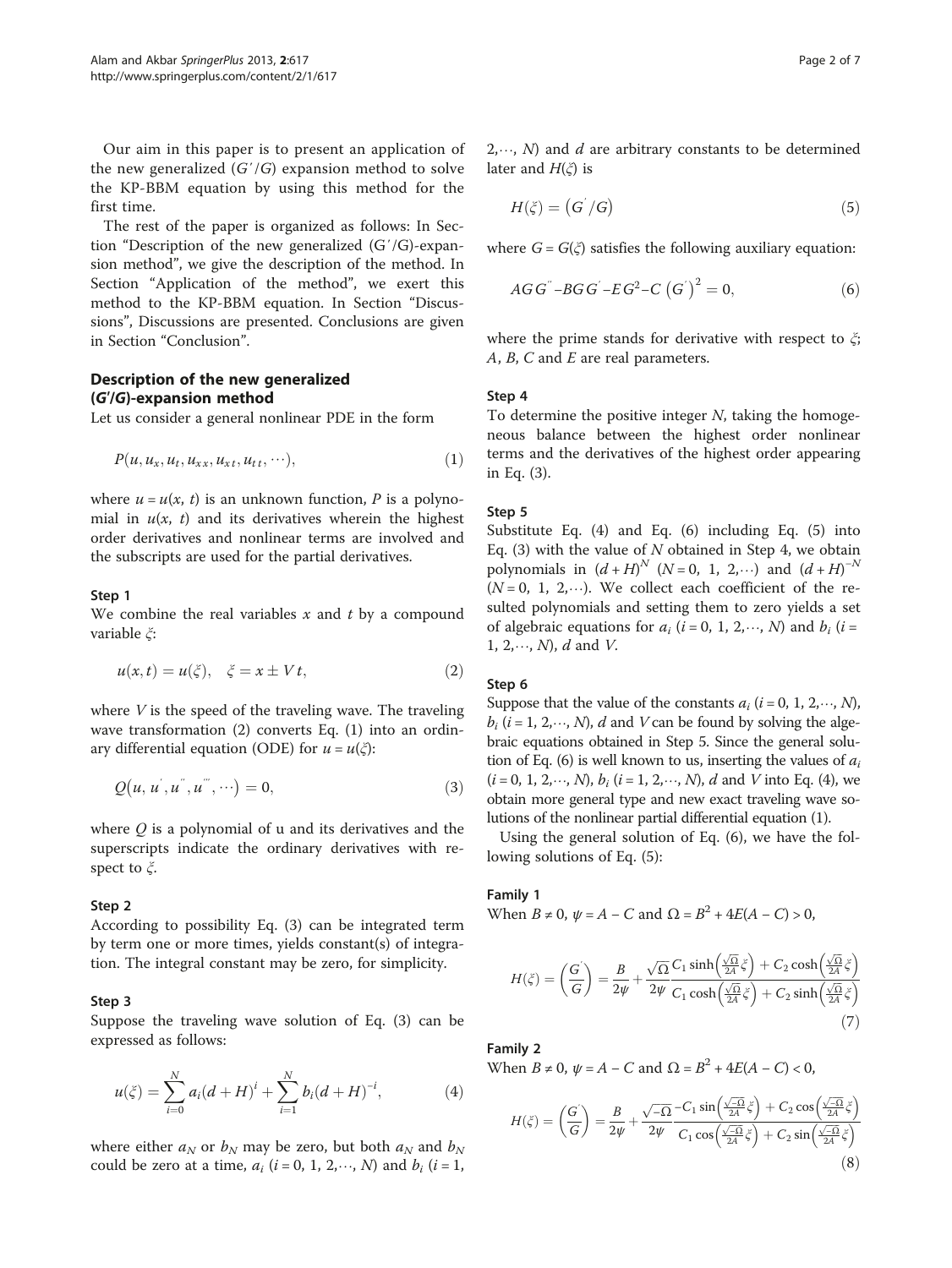# <span id="page-2-0"></span>Family 3

When  $B \neq 0$ ,  $\psi = A - C$  and  $\Omega = B^2 + 4E(A - C) = 0$ ,

$$
H(\xi) = \left(\frac{G}{G}\right) = \frac{B}{2\psi} + \frac{C_2}{C_1 + C_2\xi} \tag{9}
$$

#### Family 4

When  $B = 0$ ,  $\psi = A - C$  and  $\Delta = \psi E > 0$ ,

$$
H(\xi) = \left(\frac{G}{G}\right) = \frac{\sqrt{\Delta}}{\psi} \frac{C_1 \sinh\left(\frac{\sqrt{\Delta}}{A}\xi\right) + C_2 \cosh\left(\frac{\sqrt{\Delta}}{A}\xi\right)}{C_1 \cosh\left(\frac{\sqrt{\Delta}}{A}\xi\right) + C_2 \sinh\left(\frac{\sqrt{\Delta}}{A}\xi\right)} \tag{10}
$$

Family 5

When  $B = 0$ ,  $\psi = A - C$  and  $\Delta = \psi E < 0$ ,

$$
H(\xi) = \left(\frac{G^{'}}{G}\right) = \frac{\sqrt{-\Delta}}{\psi} \frac{-C_1 \sin\left(\frac{\sqrt{-\Delta}}{A}\xi\right) + C_2 \cos\left(\frac{\sqrt{-\Delta}}{A}\xi\right)}{C_1 \cos\left(\frac{\sqrt{-\Delta}}{A}\xi\right) + C_2 \sin\left(\frac{\sqrt{-\Delta}}{A}\xi\right)}
$$
(11)

## Application of the method

In this section, we will bring to bear the new generalized  $(G'/G)$  expansion method to construct new and more general traveling wave solutions of the KP-BBM equation. Let us consider the KP-BBM equation

$$
\left(u_{t} + u_{x} - a\left(u^{2}\right)_{x} - bu_{xxt}\right)_{x} + ku_{yy} = 0. \tag{12}
$$

Now, we use the wave transformation ([2\)](#page-1-0) into the Eq. (12), which yields

$$
-Vu^{''} + u^{''}-2a(u^{'})^{2}-2auu^{''} + bVu^{(4)} + ku^{''} = 0. \quad (13)
$$

Integrating Eq. (13) twice with respect to  $\xi$ , we obtain

$$
P + (1 - V + k) u + b V u^{/} - 2 a u^2 = 0,
$$
 (14)

where  $P$  is an integral constant which is to be determined.

Taking the homogeneous balance between  $u^2$  and  $u''$ in Eq. (14), we obtain  $N = 2$ . Therefore, the solution of Eq. (14) is of the form:

$$
u(\xi) = a_0 + a_1(d+H) + a_2(d+H)^2
$$
  
+  $b_1(d+H)^{-1} + b_2(d+H)^{-2}$ , (15)

where  $a_0$ ,  $a_1$ ,  $a_2$ ,  $b_1$ ,  $b_2$  and d are constants to be determined.

Substituting Eq. (15) together with Eqs. [\(5\)](#page-1-0) and [\(6](#page-1-0)) into Eq. (14), the left-hand side is converted into polynomials

in  $(d+H)^N$  (N = 0, 1, 2, .......) and  $(d+H)^{-N}$  (N = 1, 2, ...). We collect each coefficient of these resulted polynomials and setting them zero yields a set of simultaneous algebraic equations (for simplicity the equations are not presented here) for  $a_0$ ,  $a_1$ ,  $a_2$ ,  $b_1$ ,  $b_2$  d, P and V. Solving these algebraic equations with the help of symbolic computation software Maple, we obtain following:

Set 1

 $P = 0$ ,  $V = V$ ,  $d = d$ ,  $a_1 = 0$ ,  $a_2 = 0$ ,

$$
a_0 = \frac{1}{2aA^2} (12bVd^2\psi^2 + A^2k + A^2 - VA^2 + 12bVBd\psi
$$
  
\n
$$
-8bVE\psi + bVB^2),
$$
  
\n
$$
b_1 = -\frac{6bV}{aA^2} (2d^3\psi^2 + 3Bd^2\psi + 2Ed\psi + B^2d - EB),
$$
  
\n
$$
b_2 = \frac{6bV}{aA^2} (d^4\psi^2 + 2Bd^3\psi - 2Ed^2\psi - 2BdE + B^2d^2 + E^2).
$$
  
\n(16)

where  $\psi = A - C$ , V, d, A, B, C, E are free parameters.

# Set 2  $P = 0$ ,  $V = V$ ,  $d = d$ ,  $b_1 = 0$ ,  $b_2 = 0$ ,

$$
a_1 = -\frac{6bV}{aA^2} (2d\psi^2 + B\psi),
$$
  
\n
$$
a_0 = \frac{1}{2aA^2} (12bVd^2\psi^2 + A^2k + A^2 - VA^2 + 12bVBd\psi - 8bVE\psi + bVB^2),
$$
  
\n
$$
a_2 = \frac{6bV\psi^2}{aA^2},
$$
  
\n(17)

where  $\psi = A - C$ , V, d, A, B, C, E are free parameters.

Set 3  $P = 0, V = V, d = \frac{-B}{2\psi}, a_1 = 0, b_1 = 0,$ 

$$
a_0 = -\frac{1}{2aA^2} \left( -A^2k - A^2 + A^2V + 8bVE\psi + 2bVB^2 \right),
$$
  
\n
$$
a_2 = \frac{6bV\psi^2}{aA^2}, a_1 = 0, V = V,
$$
  
\n
$$
b_2 = \frac{3bV}{8aA^2\psi^2} \left( 16E^2\psi^2 + 8EB^2\psi + B^4 \right),
$$
  
\n(18)

where  $\psi = A - C$ , V, A, B, C, E are free parameters.

For set 1, substituting Eq. (16) into Eq. (15), along with Eq. ([7\)](#page-1-0) and simplifying, yields following traveling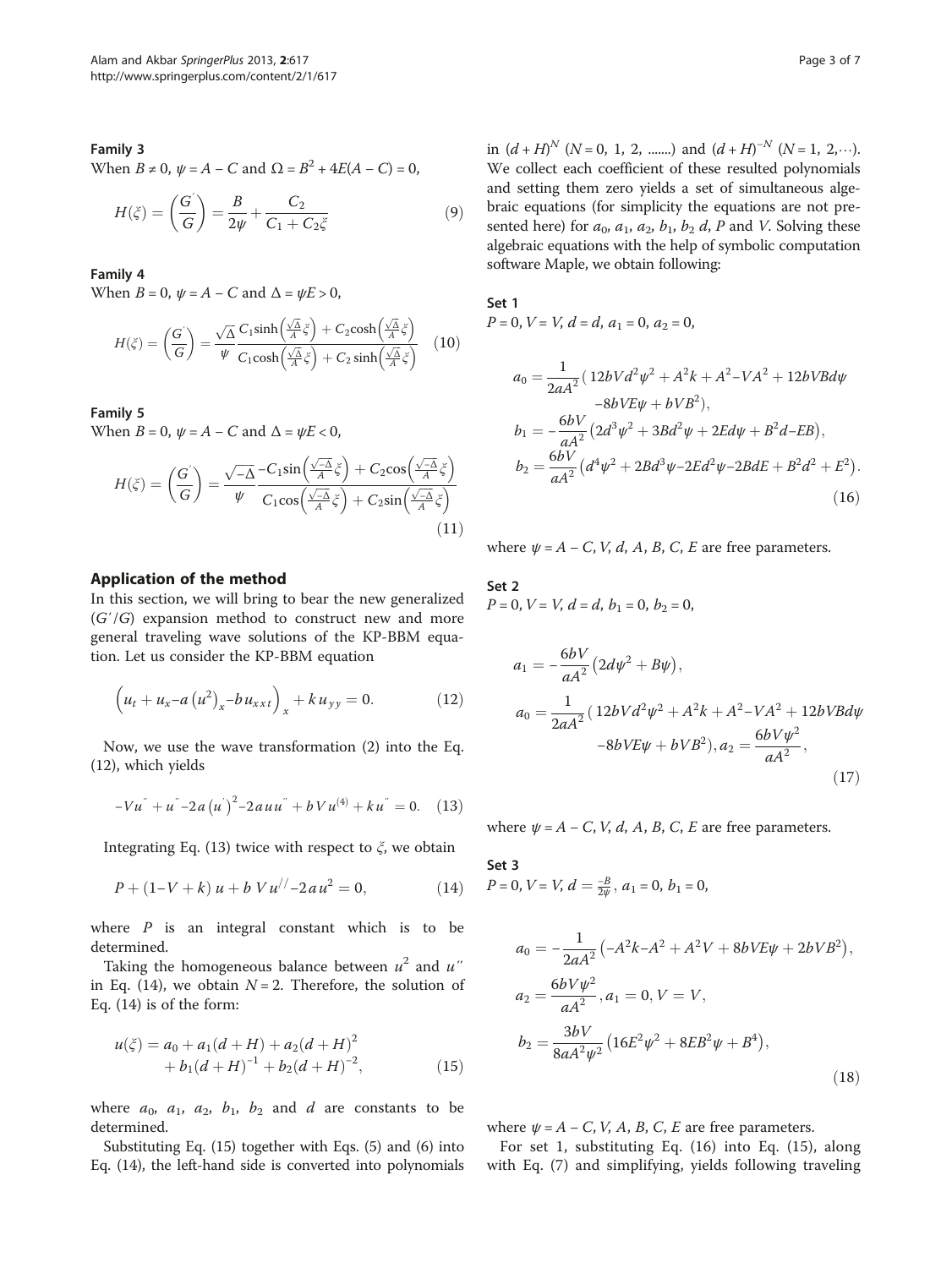wave solutions (if  $C_1 = 0$  but  $C_2 \neq 0$ ;  $C_2 = 0$  but  $C_1 \neq 0$ ) respectively:

$$
u_{1_1}(\xi) = a_0 + b_1(d + \frac{B}{2\psi} + \frac{\sqrt{\Omega}}{2\psi}\coth(\frac{\sqrt{\Omega}}{2A}\xi))^{-1}
$$

$$
+ b_2(d + \frac{B}{2\psi} + \frac{\sqrt{\Omega}}{2\psi}\coth(\frac{\sqrt{\Omega}}{2A}\xi))^{-2},
$$

$$
u_{1_2}(\xi) = a_0 + b_1(d + \frac{B}{2\psi} + \frac{\sqrt{\Omega}}{2\psi}\tanh(\frac{\sqrt{\Omega}}{2A}\xi))^{-1}
$$

$$
+ b_2(d + \frac{B}{2\psi} + \frac{\sqrt{\Omega}}{2\psi}\tanh(\frac{\sqrt{\Omega}}{2A}\xi))^{-2}
$$

Substituting Eq. ([16\)](#page-2-0) into Eq. [\(15](#page-2-0)), along with Eq. [\(8](#page-1-0)) and simplifying, the exact solutions become (if  $C_1 = 0$ but  $C_2$  ≠ 0;  $C_2$  = 0 but  $C_1$  ≠ 0):

$$
u_{1_3}(\xi) = a_0 + b_1(d + \frac{B}{2\psi} + \frac{\sqrt{-\Omega}}{2\psi}\cot(\frac{\sqrt{-\Omega}}{2A}\xi))^{-1}
$$
  
+
$$
b_2(d + \frac{B}{2\psi} + \frac{\sqrt{-\Omega}}{2\psi}\cot(\frac{\sqrt{-\Omega}}{2A}\xi))^{-2},
$$
  

$$
u_{1_4}(\xi) = a_0 + b_1(d + \frac{B}{2\psi} - \frac{\sqrt{-\Omega}}{2\psi}\tan(\frac{\sqrt{-\Omega}}{2A}\xi))^{-1}
$$
  
+
$$
b_2(d + \frac{B}{2\psi} - \frac{\sqrt{-\Omega}}{2\psi}\tan(\frac{\sqrt{-\Omega}}{2A}\xi))^{-2}
$$

Substituting Eq. ([16\)](#page-2-0) into Eq. [\(15](#page-2-0)), together with Eq. ([9\)](#page-2-0) and simplifying, the obtained solution becomes:

$$
u_{1_5}(\xi) = a_0 + b_1(d + \frac{B}{2\psi} + \frac{C_2}{C_1 + C_2\xi})^{-1} + b_2(d + \frac{B}{2\psi} + \frac{C_2}{C_1 + C_2\xi})^{-2},
$$

Substituting Eq. ([16\)](#page-2-0) into Eq. ([15](#page-2-0)), along with Eq. ([10](#page-2-0)) and simplifying, we obtain following traveling wave solutions (if  $C_1 = 0$  but  $C_2 \neq 0$ ;  $C_2 = 0$  but  $C_1 \neq 0$ ):

$$
u_{16}(\xi) = a_0 + b_1(d + \frac{\sqrt{\Delta}}{\psi} \coth(\frac{\sqrt{\Delta}}{A} \xi))^{-1}
$$

$$
+ b_2(d + \frac{\sqrt{\Delta}}{\psi} \coth(\frac{\sqrt{\Delta}}{A} \xi))^{-2},
$$

$$
u_{17}(\xi) = a_0 + b_1(d + \frac{\sqrt{\Delta}}{\psi} \tanh(\frac{\sqrt{\Delta}}{A} \xi))^{-1}
$$

$$
+ b_2(d + \frac{\sqrt{\Delta}}{\psi} \tanh(\frac{\sqrt{\Delta}}{A} \xi))^{-2}
$$

Substituting Eq. [\(16](#page-2-0)) into Eq. [\(15\)](#page-2-0), together with Eq. ([11\)](#page-2-0) and simplifying, the obtained exact solutions become (if  $C_1 = 0$  but  $C_2 \neq 0$ ;  $C_2 = 0$  but  $C_1 \neq 0$ ) respectively:

$$
u_{1s}(\xi) = a_0 + b_1(d + \frac{\sqrt{-\Delta}}{\psi}\cot(\frac{\sqrt{-\Delta}}{A}\xi))^{-1}
$$

$$
+b_2(d + \frac{\sqrt{-\Delta}}{\psi}\cot(\frac{\sqrt{-\Delta}}{A}\xi))^{-2},
$$

$$
u_{1s}(\xi) = a_0 + b_1(d - \frac{\sqrt{-\Delta}}{\psi}\tan(\frac{\sqrt{-\Delta}}{A}\xi))^{-1}
$$

$$
+b_2(d - \frac{\sqrt{-\Delta}}{\psi}\tan(\frac{\sqrt{-\Delta}}{A}\xi))^{-2}
$$

where  $\xi = x - Vt$ .

Similarly, for set 2, substituting Eq. [\(17\)](#page-2-0) into Eq. [\(15](#page-2-0)), along with Eq. ([7\)](#page-1-0) and simplifying, the traveling wave solutions become (if  $C_1 = 0$  but  $C_2 \neq 0$ ;  $C_2 = 0$  but  $C_1 \neq 0$ ) respectively:

$$
u_{2_1}(\xi) = \frac{1}{2aA^2} (bV(B^2 - 8E\psi) + A^2(k - V + 1)
$$

$$
+ 3bV\Omega \coth^2(\frac{\sqrt{\Omega}}{2A}\xi)),
$$

$$
u_{2_2}(\xi) = \frac{1}{2aA^2} (bV(B^2 - 8E\psi) + A^2(k - V + 1)
$$

$$
+ 3bV\Omega \tanh^2(\frac{\sqrt{\Omega}}{2A}\xi)),
$$

Substituting Eq. [\(17\)](#page-2-0) into Eq. [\(15](#page-2-0)), along with Eq. [\(8](#page-1-0)) and simplifying, yields exact solutions (if  $C_1 = 0$  but  $C_2 \neq$ 0;  $C_2 = 0$  but  $C_1 \neq 0$ ) respectively:

$$
u_{2_3}(\xi) = \frac{1}{2aA^2} (bV(B^2 - 8E\psi) + A^2(k - V + 1)
$$
  

$$
-3bV\Omega \cot^2(\frac{\sqrt{-\Omega}}{2A}\xi)),
$$
  

$$
u_{2_4}(\xi) = \frac{1}{2aA^2} (bV(B^2 - 8E\psi) + A^2(k - V + 1)
$$
  

$$
-3bV\Omega \tan^2(\frac{\sqrt{-\Omega}}{2A}\xi)),
$$

Substituting Eq. [\(17\)](#page-2-0) into Eq. [\(15](#page-2-0)), along with Eq. [\(9](#page-2-0)) and simplifying, our obtained solution becomes:

$$
u_{2_5}(\xi) = \frac{1}{2aA^2} (A^2(k-V+1) - 2bV(B^2 + 4E\psi) + 12bV\psi^2(\frac{C_2}{C_1 + C_2\xi})^2),
$$

Substituting Eq. [\(17](#page-2-0)) into Eq. ([15\)](#page-2-0), together with Eq. [\(10](#page-2-0)) and simplifying, yields following traveling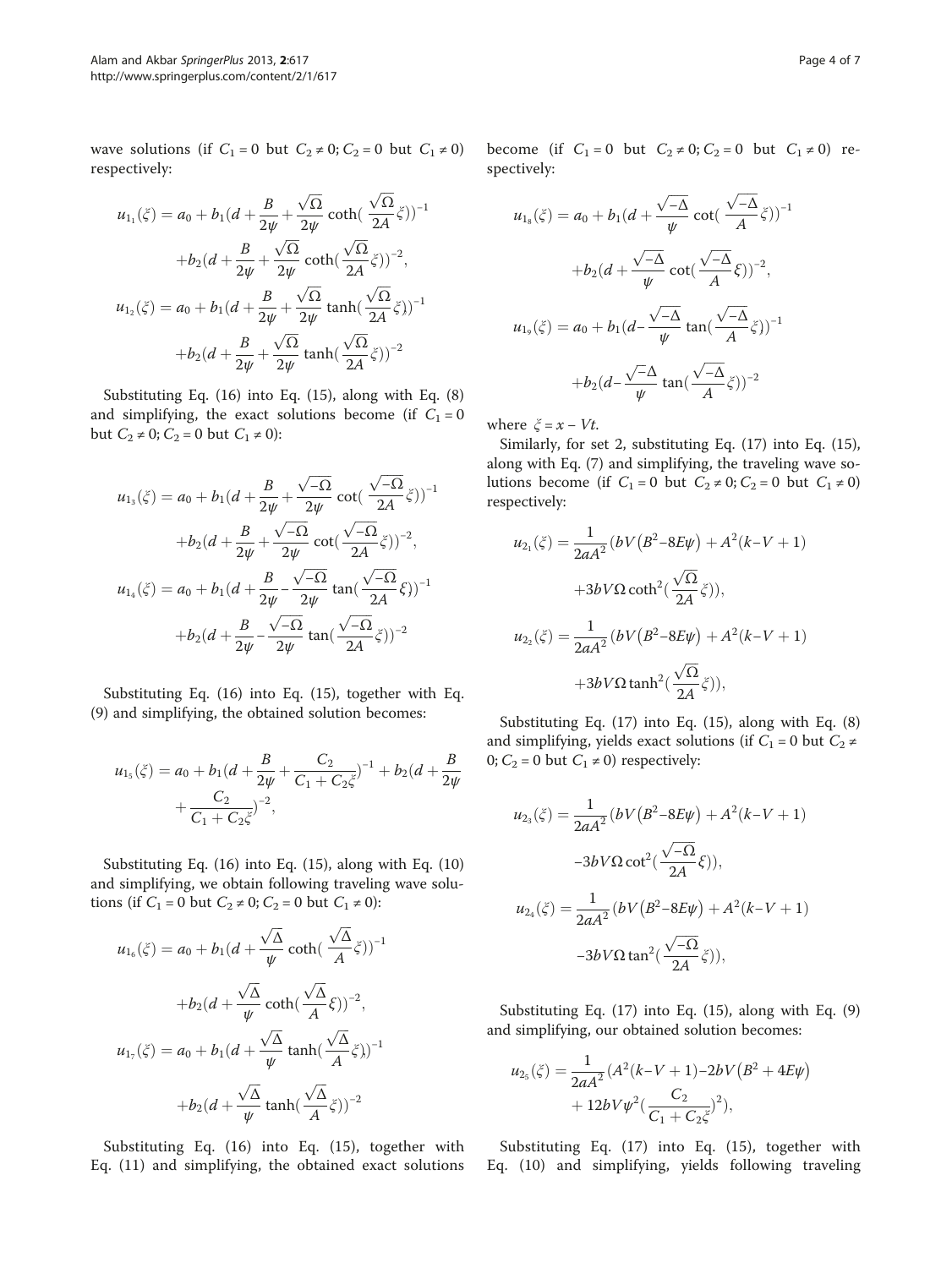<span id="page-4-0"></span>wave solutions (if  $C_1 = 0$  but  $C_2 \neq 0$ ;  $C_2 = 0$  but  $C_1 \neq 0$ ) respectively:

$$
u_{26}(\xi) = \frac{1}{2aA^2} (bV(B^2 - 8E\psi) + A^2(k - V + 1)
$$

$$
-12bV\sqrt{\Delta}(B\coth(\frac{\sqrt{\Delta}}{A}\xi) - \sqrt{\Delta}\coth^2(\frac{\sqrt{\Delta}}{A}\xi))),
$$

$$
u_{27}(\xi) = \frac{1}{2aA^2} (bV(B^2 - 8E\psi) + A^2(k - V + 1)
$$

$$
-12bV\sqrt{\Delta}(B\tanh(\frac{\sqrt{\Delta}}{A}\xi) - \sqrt{\Delta}\tanh^2(\frac{\sqrt{\Delta}}{A}\xi))),
$$

Substituting Eq. ([17\)](#page-2-0) into Eq. ([15](#page-2-0)), along with Eq. ([11](#page-2-0)) and simplifying, our exact solutions become (if  $C_1 = 0$ but  $C_2 \neq 0$ ;  $C_2 = 0$  but  $C_1 \neq 0$ ) respectively:

$$
u_{2s}(\xi) = \frac{1}{2aA^2} (bV(B^2 - 8E\psi) + A^2(k - V + 1)
$$
  

$$
-12bV\sqrt{\Delta}(iB\cot(\frac{\sqrt{-\Delta}}{A}\xi) + \sqrt{\Delta}\cot^2(\frac{\sqrt{-\Delta}}{A}\xi))),
$$
  

$$
u_{2s}(\xi) = \frac{1}{2aA^2} (bV(B^2 - 8E\psi) + A^2(k - V + 1)
$$
  

$$
+12bV\sqrt{\Delta}(iB\tan(\frac{\sqrt{-\Delta}}{A}\xi) - \sqrt{\Delta}\tan^2(\frac{\sqrt{-\Delta}}{A}\xi)),
$$

where  $\xi = x - Vt$ .

Similarly, For set 3, substituting Eq. ([18\)](#page-2-0) into Eq. [\(15](#page-2-0)), together with Eq. ([7\)](#page-1-0) and simplifying, yields following traveling wave solutions (if  $C_1 = 0$  but  $C_2 \neq 0$ ;  $C_2 = 0$  but  $C_1 \neq 0$ ) respectively:

$$
\begin{aligned} u_{3_1}(\xi) &= a_0 + \frac{3bV\Omega}{2aA^2}\coth^2(\frac{\sqrt{\Omega}}{2A}\xi) + \frac{4b_2\psi^2}{\Omega}\tanh^2(\frac{\sqrt{\Omega}}{2A}\xi),\\ u_{3_2}(\xi) &= a_0 + \frac{3bV\Omega}{2aA^2}\tanh^2(\frac{\sqrt{\Omega}}{2A}\xi) + \frac{4b_2\psi^2}{\Omega}\coth^2(\frac{\sqrt{\Omega}}{2A}\xi), \end{aligned}
$$

Substituting Eq. ([18\)](#page-2-0) into Eq. [\(15](#page-2-0)), along with Eq. [\(8](#page-1-0)) and simplifying, we obtain following solutions (if  $C_1 = 0$ but  $C_2 \neq 0$ ;  $C_2 = 0$  but  $C_1 \neq 0$ ) respectively:

$$
u_{3_3}(\xi) = a_0 - \frac{3b\sqrt{\Omega}}{2aA^2} \cot^2(\frac{\sqrt{-\Omega}}{2A}\xi) - \frac{4b_2\psi^2}{\Omega} \tan^2(\frac{\sqrt{-\Omega}}{2A}\xi)
$$
  

$$
u_{3_4}(\xi) = a_0 - \frac{3b\sqrt{\Omega}}{2aA^2} \tan^2(\frac{\sqrt{-\Omega}}{2A}\xi) - \frac{4b_2\psi^2}{\Omega} \cot^2(\frac{\sqrt{-\Omega}}{2A}\xi)
$$

Substituting Eq. ([18\)](#page-2-0) into Eq. [\(15](#page-2-0)), along with Eq. [\(9](#page-2-0)) and simplifying, our obtained solution becomes:

$$
u_{3_5}(\xi) = a_0 + \frac{6bV\psi^2}{aA^2} \left(\frac{C_2}{C_1 + C_2\xi}\right)^2 + b_2\left(\frac{C_2}{C_1 + C_2\xi}\right)^{-2},
$$

Substituting Eq. [\(18](#page-2-0)) into Eq. ([15\)](#page-2-0), along with Eq. ([10\)](#page-2-0) and simplifying, yields following exact traveling wave solutions (if  $C_1 = 0$  but  $C_2 \neq 0$ ;  $C_2 = 0$  but  $C_1 \neq 0$ ) respectively:

$$
u_{36}(\xi) = a_0 + \frac{6bV\psi^2}{aA^2} \left(\frac{-B}{2\psi} + \frac{\sqrt{\Delta}}{\psi}\coth\left(\frac{\sqrt{\Delta}}{A}\xi\right)\right)^2
$$

$$
+ b_2\left(\frac{-B}{2\psi} + \frac{\sqrt{\Delta}}{\psi}\coth\left(\frac{\sqrt{\Delta}}{A}\xi\right)\right)^{-2},
$$

$$
u_{37}(\xi) = a_0 + \frac{6bV\psi^2}{aA^2} \left(\frac{-B}{2\psi} + \frac{\sqrt{\Delta}}{\psi}\tanh\left(\frac{\sqrt{\Delta}}{A}\xi\right)\right)^2
$$

$$
+ b_2\left(\frac{-B}{2\psi} + \frac{\sqrt{\Delta}}{\psi}\tanh\left(\frac{\sqrt{\Delta}}{A}\xi\right)\right)^{-2}
$$

Substituting Eq. ([18\)](#page-2-0) into Eq. ([15](#page-2-0)), along with Eq. ([11](#page-2-0)) and simplifying, the obtained solutions become (if  $C_1 = 0$ but  $C_2 \neq 0$ ;  $C_2 = 0$  but  $C_1 \neq 0$ ) respectively:

$$
u_{3_8}(\xi) = a_0 + \frac{6bV\psi^2}{aA^2} \left(\frac{-B}{2\psi} + \frac{\sqrt{-\Delta}}{\psi}\cot\left(\frac{\sqrt{-\Delta}}{A}\xi\right)\right)^2
$$

$$
+ b_2\left(\frac{-B}{2\psi} + \frac{\sqrt{-\Delta}}{\psi}\cot\left(\frac{\sqrt{-\Delta}}{A}\xi\right)\right)^{-2}
$$

$$
u_{3_9}(\xi) = a_0 + \frac{6bV\psi^2}{aA^2} \left(\frac{-B}{2\psi} - \frac{\sqrt{-\Delta}}{\psi}\tan\left(\frac{\sqrt{-\Delta}}{A}\xi\right)\right)^2
$$

$$
+ b_2\left(\frac{-B}{2\psi} - \frac{\sqrt{-\Delta}}{\psi}\tan\left(\frac{\sqrt{-\Delta}}{A}\xi\right)\right)^{-2}
$$

where  $\xi = x - Vt$ .

# Remark

The solutions obtained in this article have been checked by putting them back into the original equation and found correct.

#### **Discussions**

The advantages and validity of the method over the basic (G′/G)-expansion method have been discussed in the following.

### Advantages

The crucial advantage of the new generalized  $(G'/G)$ expansion method over the basic  $(G'/G)$ -expansion method is that the method provides more general and large amount of new exact traveling wave solutions with several free parameters. The exact solutions have its great importance to expose the inner mechanism of the complex physical phenomena. Apart from the physical application, the close-form solutions of nonlinear evolution equations assist the numerical solvers to compare the accuracy of their results and help them in the stability analysis.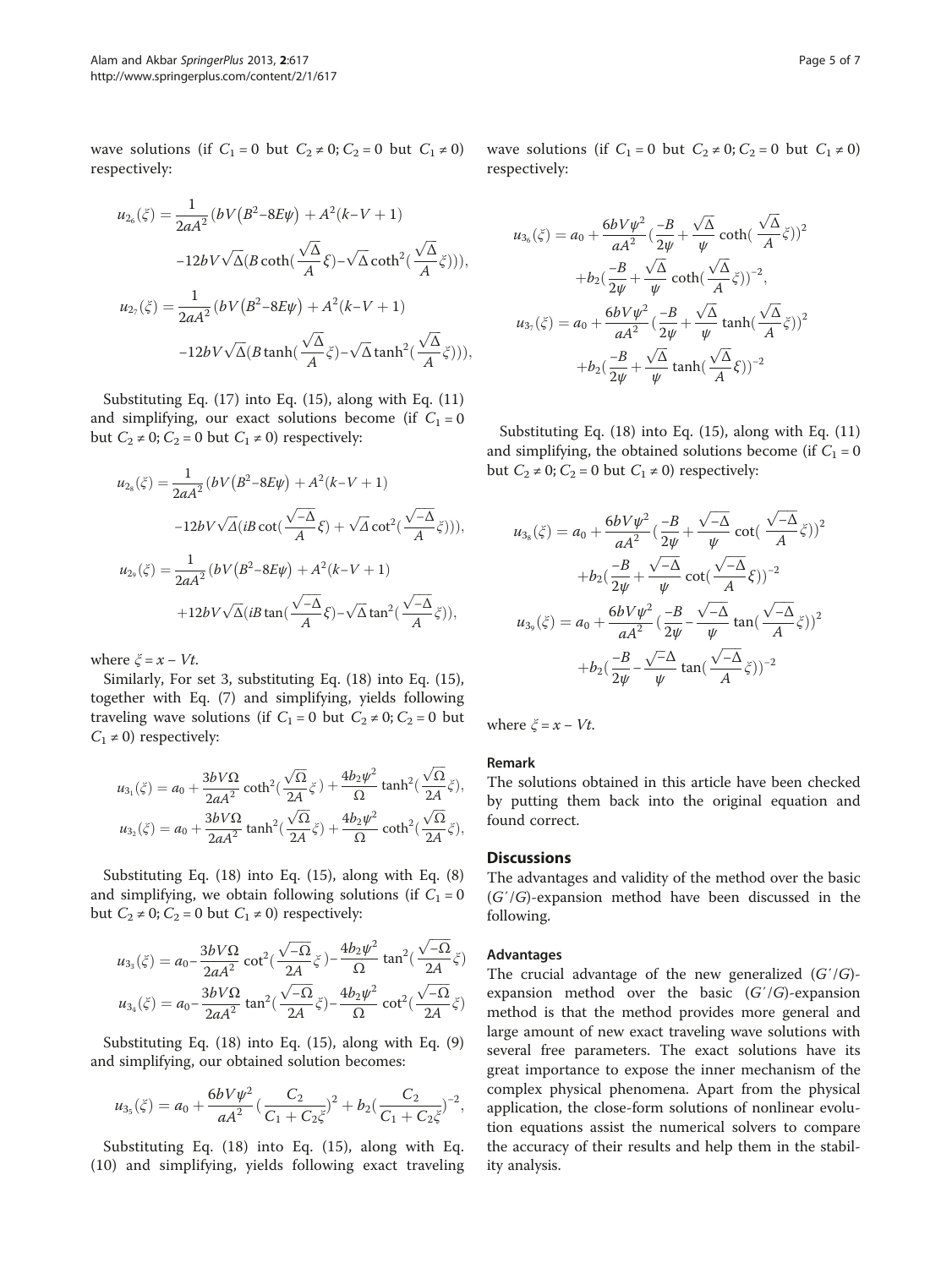#### <span id="page-5-0"></span>Validity

Feng and Zheng [\(2010\)](#page-6-0) investigated the well-established KP-BBM equation to obtain exact solutions via the basic (G′/G)-expansion method and achieved only three solutions (A.1),(A.2),(A.3) (see Appendix). On the other hand, twenty seven solutions are constructed of this equation by applying the new approach of generalized  $(G'/G)$ -expansion method. They used the linear ordinary differential equation as an auxiliary equation and traveling wave solu-

tions presented in the form  $u(\xi) = \sum^{m}$  $\overline{i=0}$  $a_i(G^{'}/G)^i$ , where

 $a_m \neq 0$ . It is noteworthy to point out that some of our solutions are coincided with the solutions obtained by Feng and Zheng [\(2010\)](#page-6-0) if the parameters are taken particular values, which validate our solutions.

## Conclusion

The new generalized  $(G'/G)$ -expansion method established by Naher and Abdullah has successfully been implemented to construct new and more general exact traveling wave solutions of the KP-BBM equation. The method offers solutions with free parameters that might be important to explain some complex physical phenomena. Comparing the currently proposed method with other methods, such as  $(G'/G)$ -expansion method, the Exp-function method and the modified simple equation method, we might conclude that the exact solutions to Eq. ([12](#page-2-0)) can be investigated by simple and systematic way. This study shows that the new generalized  $(G'/G)$ -expansion method is quite efficient and practically well suited to be used in finding exact solutions of NLEEs. Also, we observe that the new generalized (G′/G)-expansion method is straightforward and can be applied to many other nonlinear evolution equations.

# Appendix

#### Feng and Zheng's solutions (Feng and Zheng [2010](#page-6-0))

Feng and Zheng [\(2010\)](#page-6-0) established exact solutions of the well-known the KP-BBM equation by using the basic  $(G'/G)$ -expansion method which are as follows:

When  $\lambda^2 - 4 \mu > 0$ ,

$$
u_1 = a_0 - \frac{a_2}{4} \lambda^2
$$
  
 
$$
+ \frac{a_2}{4} (\lambda^2 - 4\mu) \left( \frac{C_1 \sinh \frac{1}{2} \sqrt{\lambda^2 - 4\mu \xi} + C_2 \cosh \frac{1}{2} \sqrt{\lambda^2 - 4\mu \xi}}{C_1 \cosh \frac{1}{2} \sqrt{\lambda^2 - 4\mu \xi} + C_2 \sinh \frac{1}{2} \sqrt{\lambda^2 - 4\mu \xi}} \right)^2,
$$
  
(A.1)

where  $\zeta = x + y - \frac{1}{6} \frac{a a_2}{b} t$  and  $C_1$ ,  $C_2$  are arbitrary constants.

When  $\lambda^2 - 4 \mu < 0$ ,

$$
u_2 = a_0 - \frac{a_2}{4} \lambda^2
$$
  
 
$$
+ \frac{a_2}{4} (4\mu - \lambda^2) \left( \frac{-C_1 \sin \frac{1}{2} \sqrt{4\mu - \lambda^2} \xi + C_2 \cos \frac{1}{2} \sqrt{4\mu - \lambda^2} \xi}{C_1 \cos \frac{1}{2} \sqrt{4\mu - \lambda^2} \xi + C_2 \sin \frac{1}{2} \sqrt{4\mu - \lambda^2} \xi} \right)^2,
$$
  
(A.2)

where  $\xi = x + y - \frac{1}{6} \frac{a a_2}{b} t$  and  $C_1$ ,  $C_2$  are arbitrary constants.

When  $\lambda^2 - 4 \mu = 0$ .

$$
u_5 = -\frac{1}{4}\lambda^2 a_2 + \frac{a_2 C_2^2}{(C_1 + C_2 \xi)^2} + a_0,
$$
\n(A.3)

where  $\xi = x + y - \frac{1}{6} \frac{a a_2}{b} t$  and  $C_1$ ,  $C_2$  are arbitrary constants.

#### Competing interests

The authors declare that they have no competing interests.

#### Authors' contributions

Both the authors, viz MNA and MAA, with the consultation of each other carried out this work and drafted the manuscript together. Both the authors read and approved the final manuscript.

#### Acknowledgements

The authors would like to express their sincere thanks to the anonymous referees for their valuable comments and suggestions. The authors also would like to convey their appreciation to Md. Tarik-ul Islam, Professor, Department of English, University of Rajshahi, Bangladesh for his assistance in editing the English language.

#### Author details

<sup>1</sup>Department of Mathematics, Pabna University of Science and Technology, Pabna, Bangladesh. <sup>2</sup>Department of Applied Mathematics, University of Rajshahi, Rahjshahi, Bangladesh.

#### Received: 13 September 2013 Accepted: 13 November 2013 Published: 19 November 2013

#### References

- Ablowitz MJ, Clarkson PA (1991) Soliton, nonlinear evolution equations and inverse scattering. Cambridge University Press, New York
- Akbar MA, Ali NHM (2012) New solitary and periodic solutions of nonlinear evolution equation by Exp-function method. World Appl Sci J 17(12):1603–1610
- Akbar MA, Ali NHM, Zayed EME (2012a) Abundant exact traveling wave solutions of the generalized Bretherton equation via (G′/G)-expansion method. Commun Theor Phys 57:173–178
- Akbar MA, Ali NHM, Zayed EME M (2012b) A generalized and improved (G′/G) expansion method for nonlinear evolution equations. Math Prob Engr vol. 2012:22 pages. doi: 10.1155/2012/459879
- Akbar MA, Ali NHM, Mohyud-Din ST (2012c) The alternative (G′/G)-expansion method with generalized Riccati equation: application to fifth order (1 + 1) dimensional Caudrey-Dodd-Gibbon equation. Int J Phys Sci 7(5):743–752
- Akbar MA, Ali NHM, Mohyud-Din ST (2012d) Some new exact traveling wave solutions to the (3 + 1)-dimensional Kadomtsev-Petviashvili equation. World Appl Sci J 16(11):1551–1558
- Akbar MA, Ali NHM, Mohyud-Din ST (2012e) Further exact traveling wave solutions to the (2 + 1)-dimensional Boussinesq and Kadomtsev-Petviashvili equation. J Comput Anal Appl 15(3):557–571
- Bekir A (2008) Application of the (G′/G)-expansion method for nonlinear evolution equations. Phys Lett A 372:3400–3406
- Bibi S, Mohyud-Din ST (2013) Traveling wave solutions of KdVs using sine-cosine method. J Assn Arab Univ Basic Appl Sci. doi: org/10.1016/j.jaubas.2013.03.006 (in press)